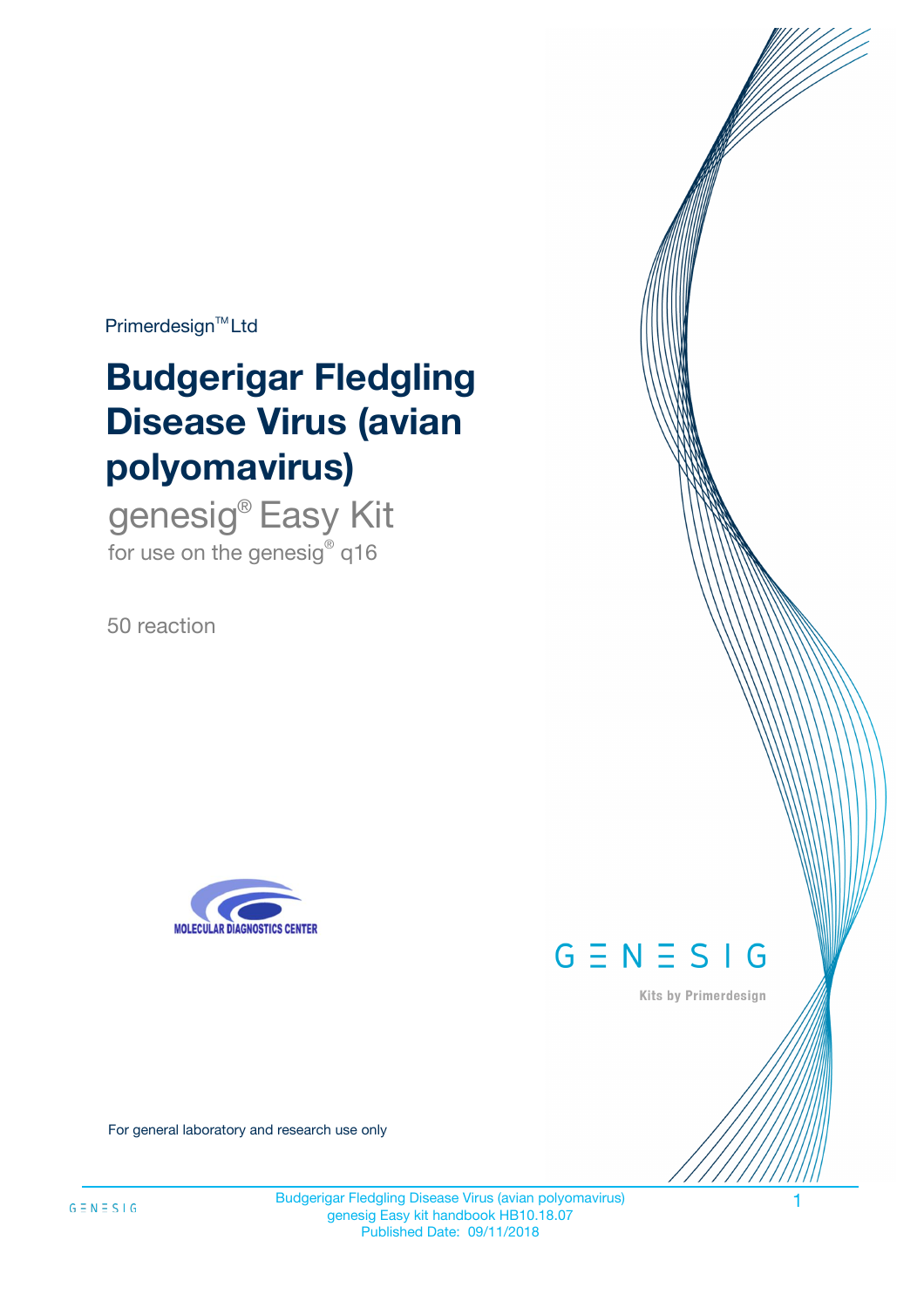# genesig® Easy: at a glance guide

#### **For each DNA test**

| Component               | <b>Volume</b> | Lab-in-a-box pipette |  |
|-------------------------|---------------|----------------------|--|
| <b>APV</b> reaction mix | $10 \mu$      |                      |  |
| <b>Your DNA sample</b>  | $10 \mu$      |                      |  |

#### **For each positive control**

| Component                 | <b>Volume</b>   | Lab-in-a-box pipette |  |
|---------------------------|-----------------|----------------------|--|
| APV reaction mix          | 10 <sub>µ</sub> |                      |  |
| Positive control template | $10 \mu$        |                      |  |

#### **For each negative control**

| Component        | <b>Volume</b>   | Lab-in-a-box pipette |  |
|------------------|-----------------|----------------------|--|
| APV reaction mix | 10 <sub>µ</sub> |                      |  |
| <u>Water</u>     | 10 <sub>µ</sub> |                      |  |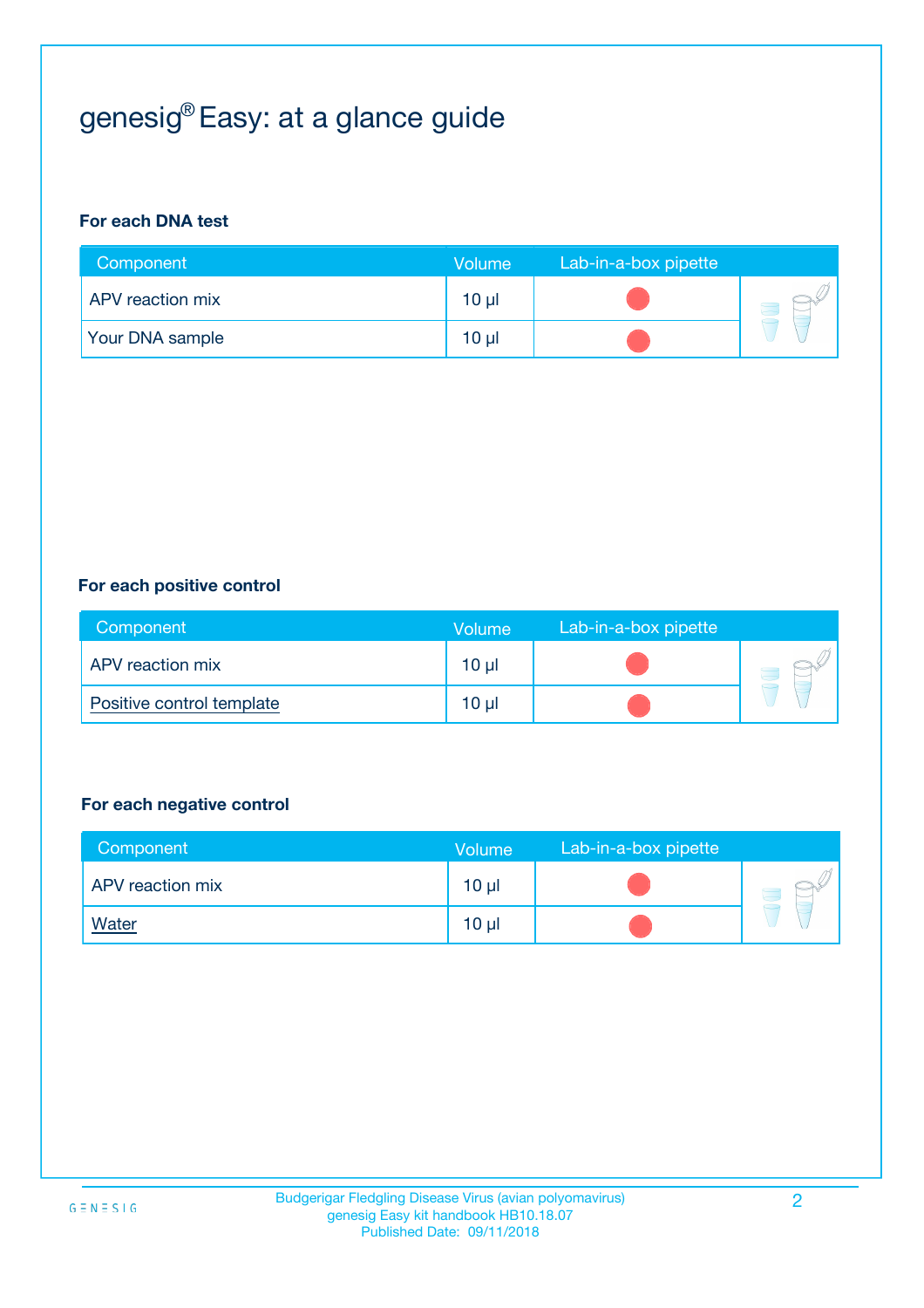# Kit Contents



## Reagents and equipment to be supplied by the user

#### **genesig® q16 instrument**

#### **genesig® Easy Extraction Kit**

This kit is designed to work well with all processes that yield high quality RNA and DNA but the genesig Easy extraction method is recommended for ease of use.

#### **genesig® Lab-In-A-Box**

The genesig Lab-In-A-Box contains all of the pipettes, tips and racks that you will need to use a genesig Easy kit. Alternatively if you already have these components and equipment these can be used instead.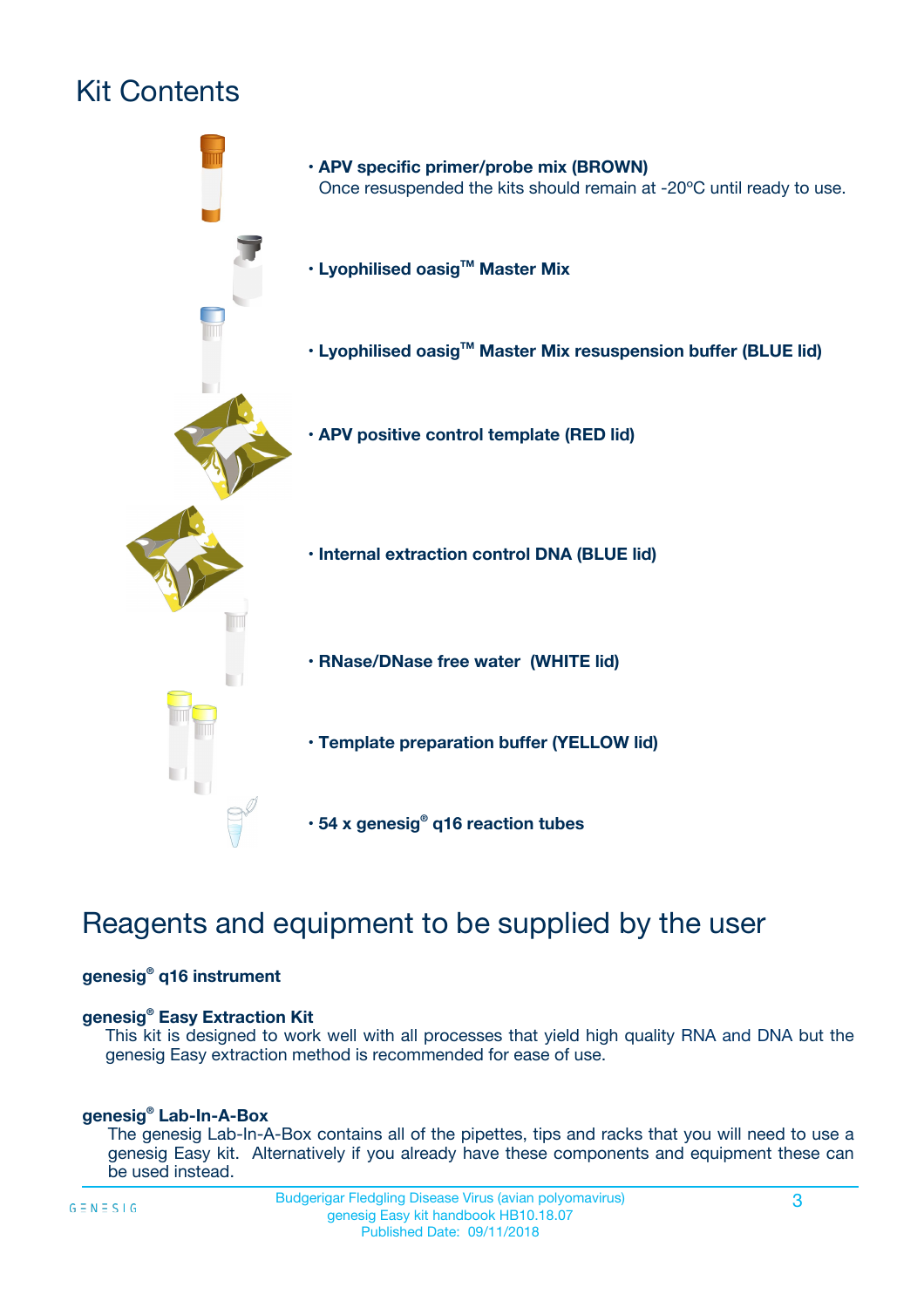## Step-by-step guide

### 1. Create your reaction mix



Use the blue pipette to transfer 500µl**\*** of the oasig Master Mix resuspension buffer into the tube of lyophilised oasig Master Mix and mix well by gently swirling. Then transfer all of that master mix into the brown tube labelled APV primers/probe.

**\***Transfering 525µl of the oasig Master Mix resuspension buffer to your oasig Master Mix (instead of the 500µl recommended above) will enable you to take full advantage of the 50 reactions by accounting for volume losses during pipetting. In order to do so with the genesig Easy fixed volume pipettes use 1x blue, 2x red and 1x grey pipettes to make the total volume. Please be assured that this will not adversely affect the efficiency of the test.

Cap and shake tube to mix. A thorough shake is essential to ensure that all components are resuspended. **Failure to mix well can produce poor kit performance.**

Leave to stand for 5 minutes. Now your reaction mix is ready to use.

Store the reaction mix in the freezer from hereon.

#### Top tip

- Ensure that the reaction mix is mixed thoroughly before each use by shaking.
- **•** Once resuspended do not expose genesig Easy kit to temperatures above -20°C for longer than 30 minutes at a time.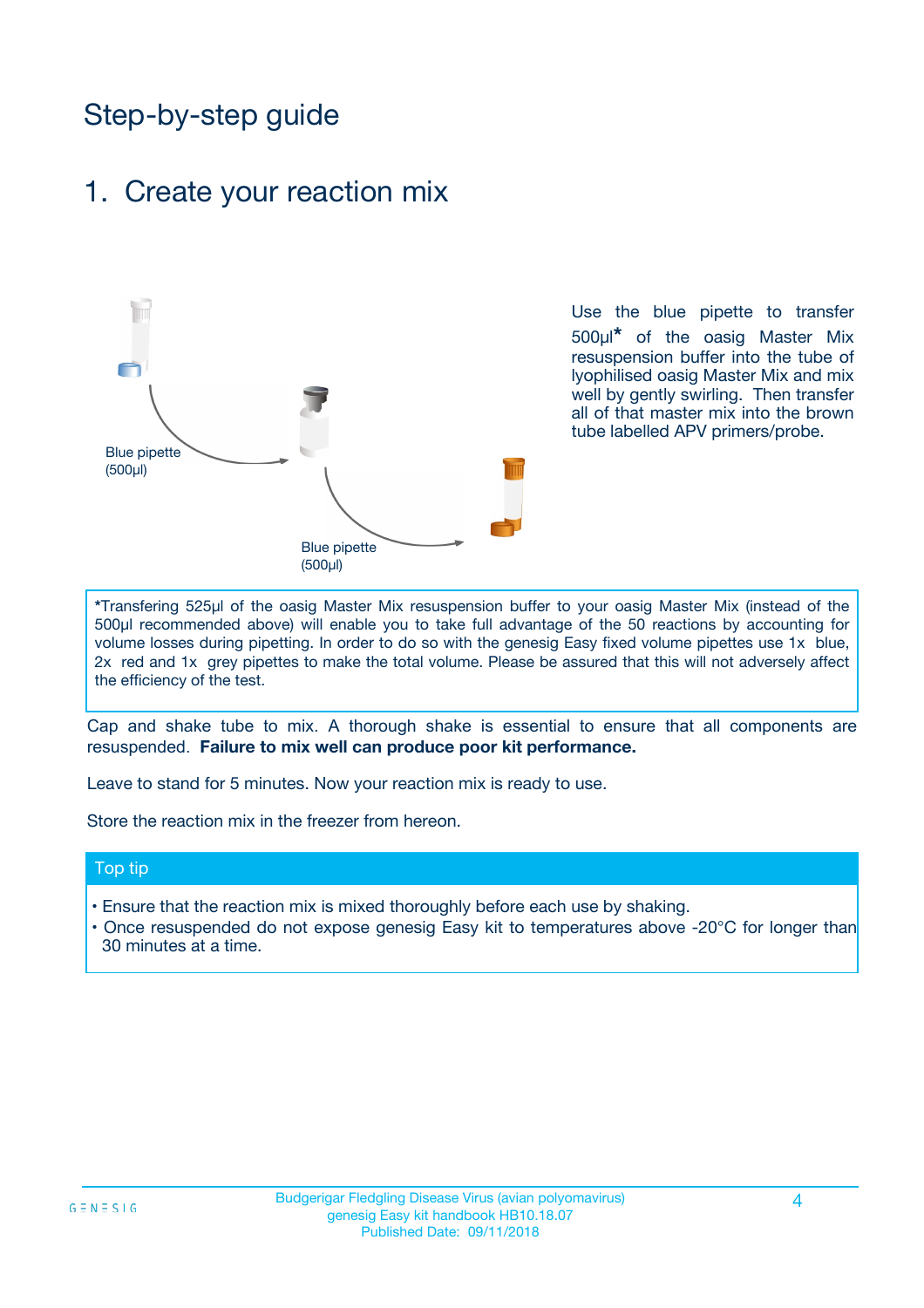# 2. Internal extraction control



Use the blue pipette to transfer 1000µl (2 x 500µl) of template preparation buffer into the Internal Extraction Control DNA tube. Cap and shake tube to mix.

Your kit contains Internal Extraction Control DNA. This is added to your biological sample at the beginning of the DNA extraction process. It is extracted along with the DNA from your target of interest. The q16 will detect the presence of this Internal Extraction Control DNA at the same time as your target. This is the ideal way to show that your DNA extraction process has been successful.

#### **If you are using an alternative extraction kit:**

Use the red pipette to transfer 10µl of Internal Extraction Control DNA to your sample **after** the lysis buffer has been added then follow the rest of the extraction protocol.

#### **If you are using samples that have already been extracted:**

Use the grey pipette to transfer 5µl of Internal Extraction Control DNA to your extracted sample.

### 3. Add reaction mix to all reaction tubes



For every reaction to be run, use the red pipette to add 10µl of your APV reaction mix to every tube.

#### Top tip

- Always pipette the reaction mix directly into the bottom of the tube.
- You can label the tube lids to aid your reaction setup but avoid labelling tube sides.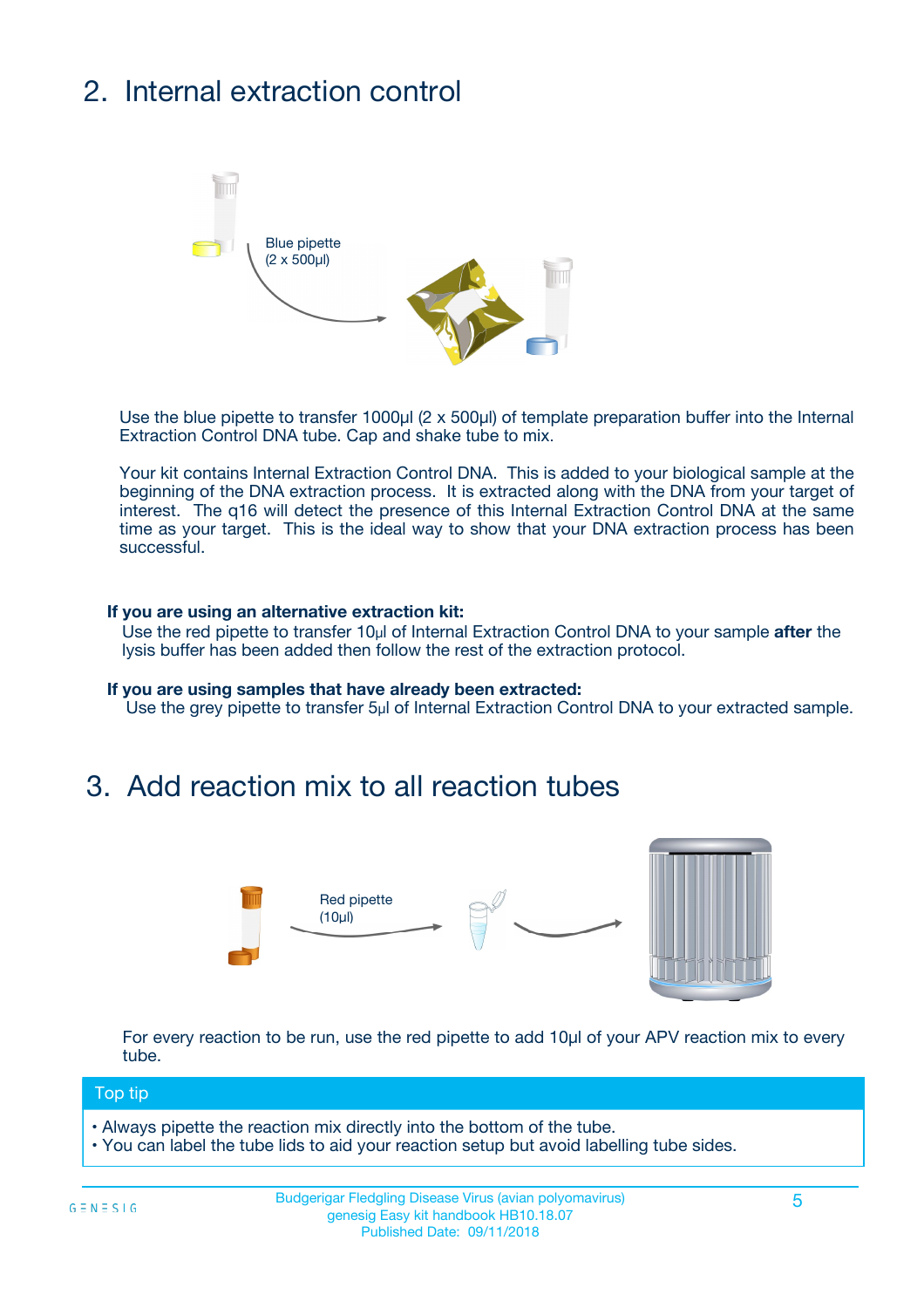### 4. Negative control



For each test you will require a negative control. Instead of DNA, water is used. This sample should typically prove negative thus proving that all of your positive samples really are positive.

To create a negative control reaction simply use the red pipette to add 10µl of the water to the required reaction tubes. Close these tubes after adding the water.

Because some genesig kit targets are common in the environment you may occasionally see a "late" signal in the negative control. The q16 software will take this into account accordingly.

#### Top tip

**•** Always add the water to the side of the tube to reduce the introduction of bubbles.

### 5. Set up a test



For each sample you wish to analyse, use the red pipette to add 10µl of your DNA sample to the required reaction tubes. Close these tubes after adding the sample. Always change pipette tips between samples.

#### Top tip

**•** Always add the DNA sample to the side of the tube to reduce the introduction of bubbles.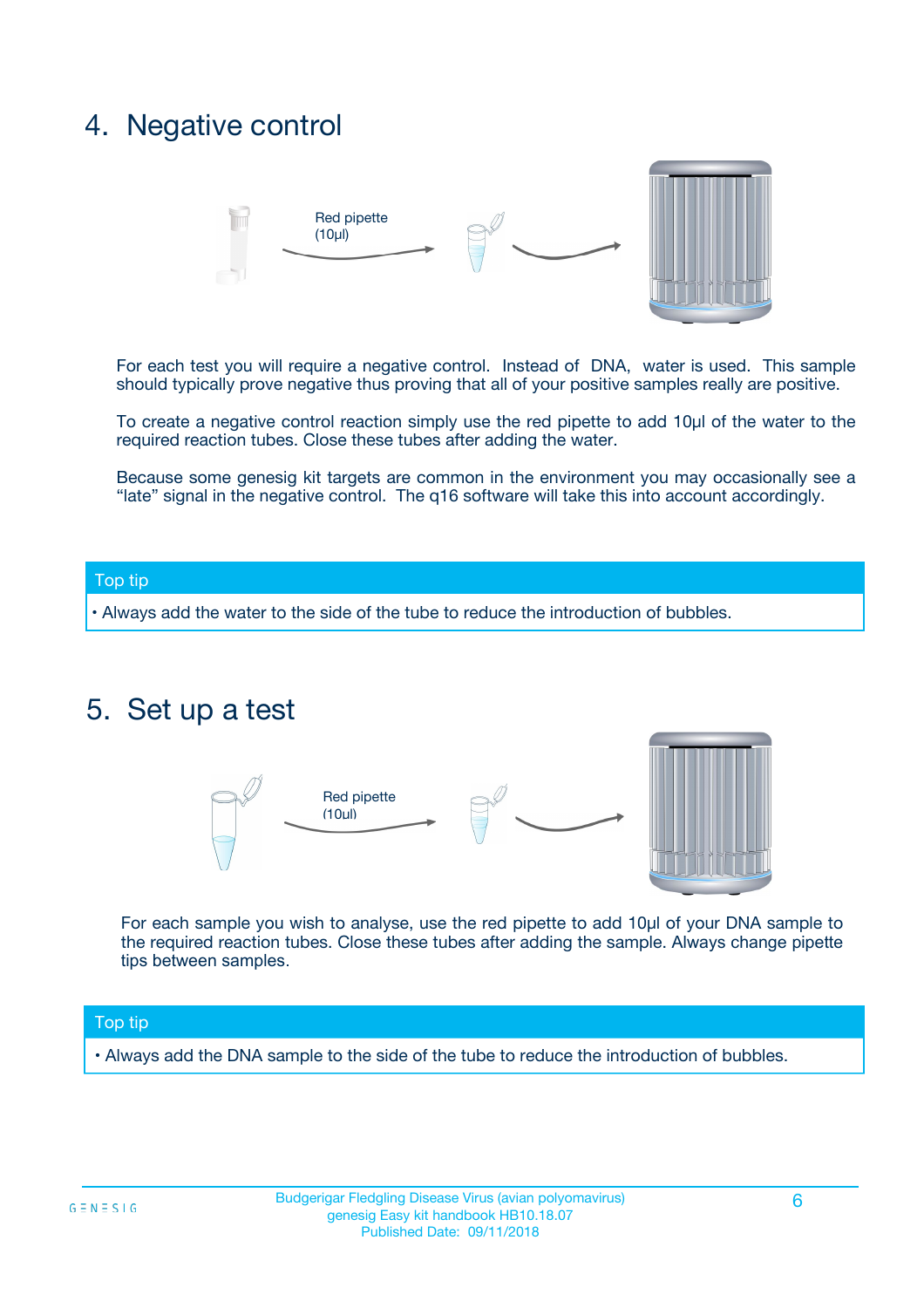### 6. Positive control



Use the blue pipette to transfer 1000µl (2 x 500µl) of template preparation buffer into the positive control template tube. Cap and shake tube to mix.

Each time you run a test you will require a positive control. This is a small portion of DNA from your target of interest. It serves two purposes:

1. It will always test positive so it shows that everything is working as it should be.

2. The q16 software knows how much DNA is present in the positive control. So it can automatically compare your sample of interest with the positive control to calculate the amount of target DNA in your sample.

To create a positive control reaction, simply use 10µl of the positive control instead of your DNA sample.



Take great care when setting up your positive control. The positive control template has the potential to give you a false positive signal in your other samples. Set positive controls up last after all other sample tubes are closed. Always change pipette tips between samples. You may even choose to set up positive controls in a separate room.

#### Top tip

**•** Always add the positive control to the side of the tube to reduce the introduction of bubbles.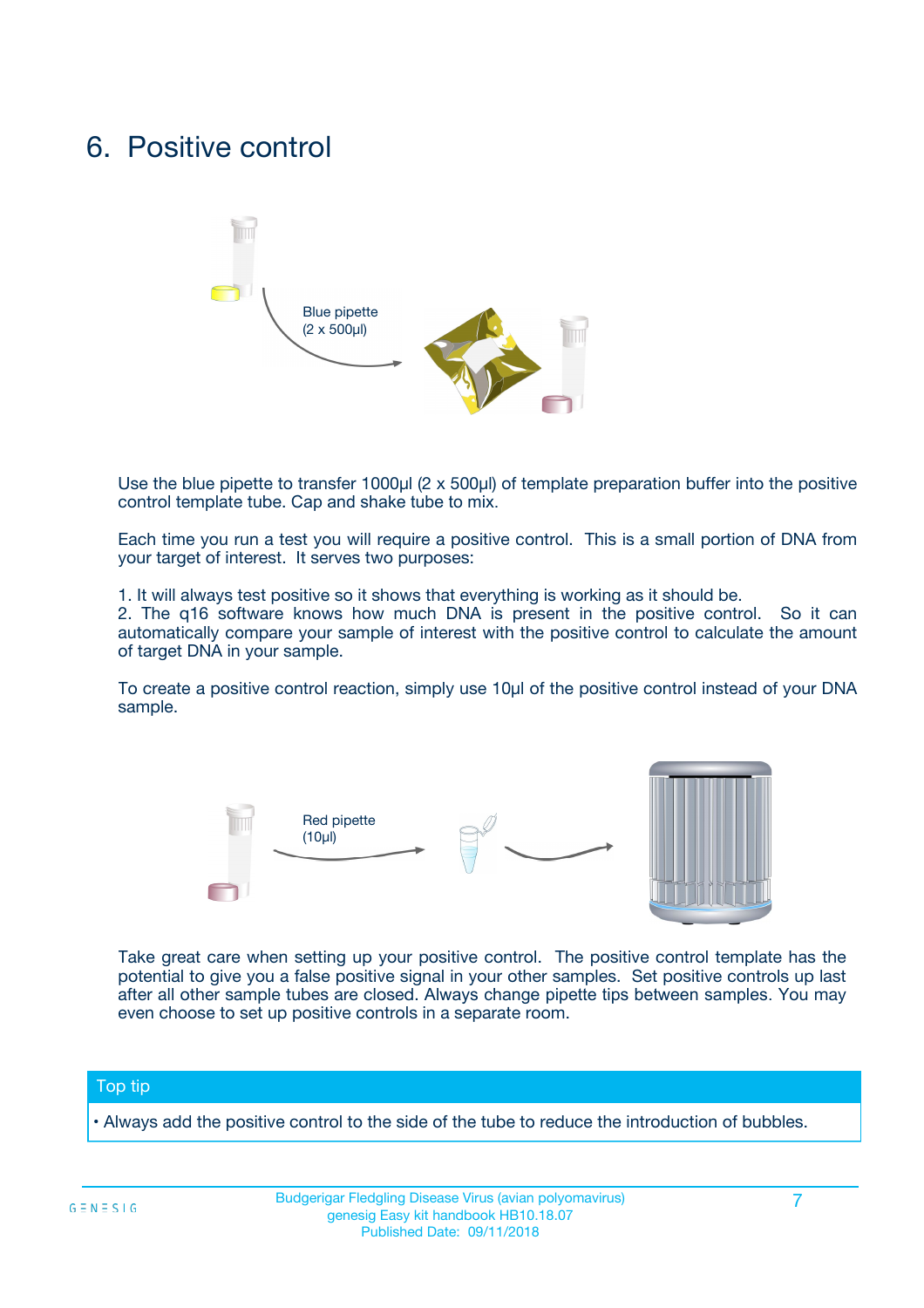# 7. Running the test

Place the tubes into the correct positions in your q16 as defined by the software, this may include positioning of empty tubes to ensure that the q16 lid is balanced. The run can then be started.

| genesig q16 PCR software - 1.2                                               |                                | $\begin{array}{c c c c} \hline \multicolumn{3}{c }{\textbf{0}} & \multicolumn{3}{c }{\textbf{0}} \end{array}$ |                              |
|------------------------------------------------------------------------------|--------------------------------|---------------------------------------------------------------------------------------------------------------|------------------------------|
| $\vert \cdot \vert$<br><b>Open Experiments:</b><br>Unsaved (New Experiment 2 | Open<br>Save<br>$\sqrt{9}$ New | Save As<br><b>C</b> Close<br>$G \equiv N \equiv S \mid G$<br><b>X</b> Configuration                           |                              |
| Setup<br><b>Results</b><br><b>Stages:</b>                                    |                                |                                                                                                               |                              |
| <b>Notes</b>                                                                 | <b>Samples</b>                 | <b>Tests</b>                                                                                                  |                              |
| <b>Name and Details</b>                                                      | Color<br>Name                  | Note<br>Color<br>Note<br>Name                                                                                 |                              |
| New Experiment 2017-10-26 11:06                                              | Sample 1                       | ÷<br>Test <sub>1</sub>                                                                                        | ÷                            |
| Kit type: genesig® Easy Target Detection kit                                 | Sample 2                       |                                                                                                               |                              |
| Instrument Id.:                                                              | Sample 3                       | $\qquad \qquad \blacksquare$                                                                                  | $\qquad \qquad \blacksquare$ |
| <b>Run Completion Time:</b>                                                  | Sample 4                       |                                                                                                               |                              |
| <b>Notes</b><br>A<br>⊺៴                                                      | Sample 5                       | $\triangle$<br>$\oplus$                                                                                       | 借<br>₩                       |
| <b>Well Contents</b>                                                         |                                | Run                                                                                                           |                              |
| Pos.<br><b>Test</b>                                                          | Sample                         | <b>Run Status</b>                                                                                             |                              |
| Test 1<br>-1                                                                 | <b>Negative Control</b>        | $\blacktriangle$                                                                                              |                              |
| $\overline{2}$<br>Test 1                                                     | <b>Positive Control</b>        |                                                                                                               |                              |
| 3<br>Test 1                                                                  | Sample 1                       | Show full log                                                                                                 |                              |
| Test 1<br>$\overline{4}$                                                     | Sample 2                       |                                                                                                               |                              |
| 5<br>Test 1                                                                  | Sample 3                       | <b>Run Control</b>                                                                                            |                              |
| Test 1<br>6                                                                  | Sample 4                       |                                                                                                               |                              |
| $\overline{7}$<br>Test 1                                                     | Sample 5                       |                                                                                                               |                              |
| 8                                                                            |                                | $\triangleright$ Start Run<br>Abort Run                                                                       |                              |
| <b>JOD FURTY TUDE TO BUILDED IN</b>                                          |                                | $\overline{\mathbf{v}}$                                                                                       |                              |

#### Top tip

- Before loading tubes into the q16, check for bubbles! Flick the bottom of the tubes to remove any bubbles that may have formed during the test setup.
- Apply centrifugal force with a sharp wrist action to ensure all solution is at the bottom of the reaction tube.
- When repeating a test you can use a previous file as a template by clicking 'open' then selecting File name > Files of Type > Experiment file as template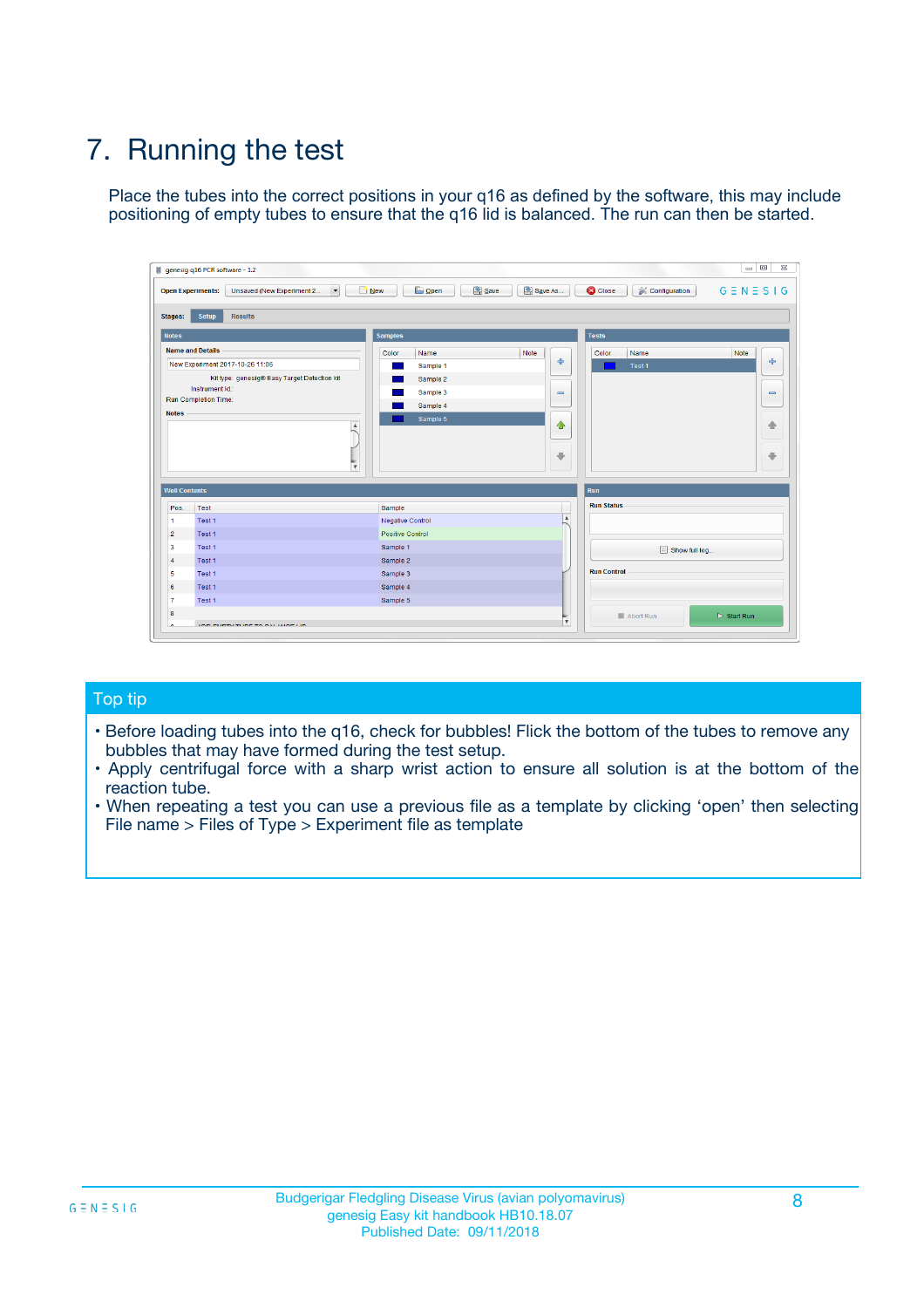## What do my results mean?

Analysis of your data is carried out automatically by the genesig q16. The following information is designed to help you fully understand a result or to troubleshoot:

### "Positive"

#### **Explanation**

Your sample has produced a positive result. Your target of interest is present and you can use the reported quantity.

"Negative"

#### **Explanation**

Your sample has produced a negative result. The target is not present in your sample.

### "Test contaminated"

#### **Explanation**

The Negative Control should be completely free of any DNA. If you see this error message it means that at some point during the setup, the Negative Control has been contaminated with DNA and has given a positive signal. This contamination has invalidated the test. The Positive Control and your test samples are both possible sources of contaminating DNA. The genesig q16 reaction tubes from previous runs will also contain very high amounts of DNA so it is important that these are carefully disposed of after the run is completed and NEVER OPENED. It may be the case that your kits have become contaminated which will lead to the same problem occurring repeatedly.

#### **Solutions**

1. Clean your working area using a commercial DNA remover solution to ensure the area is DNA free at the start of your run and re-run the test

2. If the problem persists then the kit has become contaminated and it will have to be discarded and replaced with a new kit. When you open the new kit, run a simple test to show that changing the kit has solved the problem. Prepare a test which includes only the Positive Control, the Negative Control and one 'mock sample'. For the 'mock sample' add water instead of any sample DNA. The result for the Negative Control and the mock sample should be negative indicating that contamination is no longer present.

#### **Preventive action**

An ideal lab set-up has a 'Clean area' where the test reagents are prepared and a 'sample area' where DNA samples and the Positive Control template are handled. The best workflow involves setting up all the test components (excluding the positive control template) in the clean area and then moving the tests to the sample area for sample and Positive Control addition. If this method is followed then the kit components are always kept away from possible sources of contamination. For extra security the Negative Control can be completely prepared and sealed in the clean area. All work areas should be decontaminated regularly with DNA remover.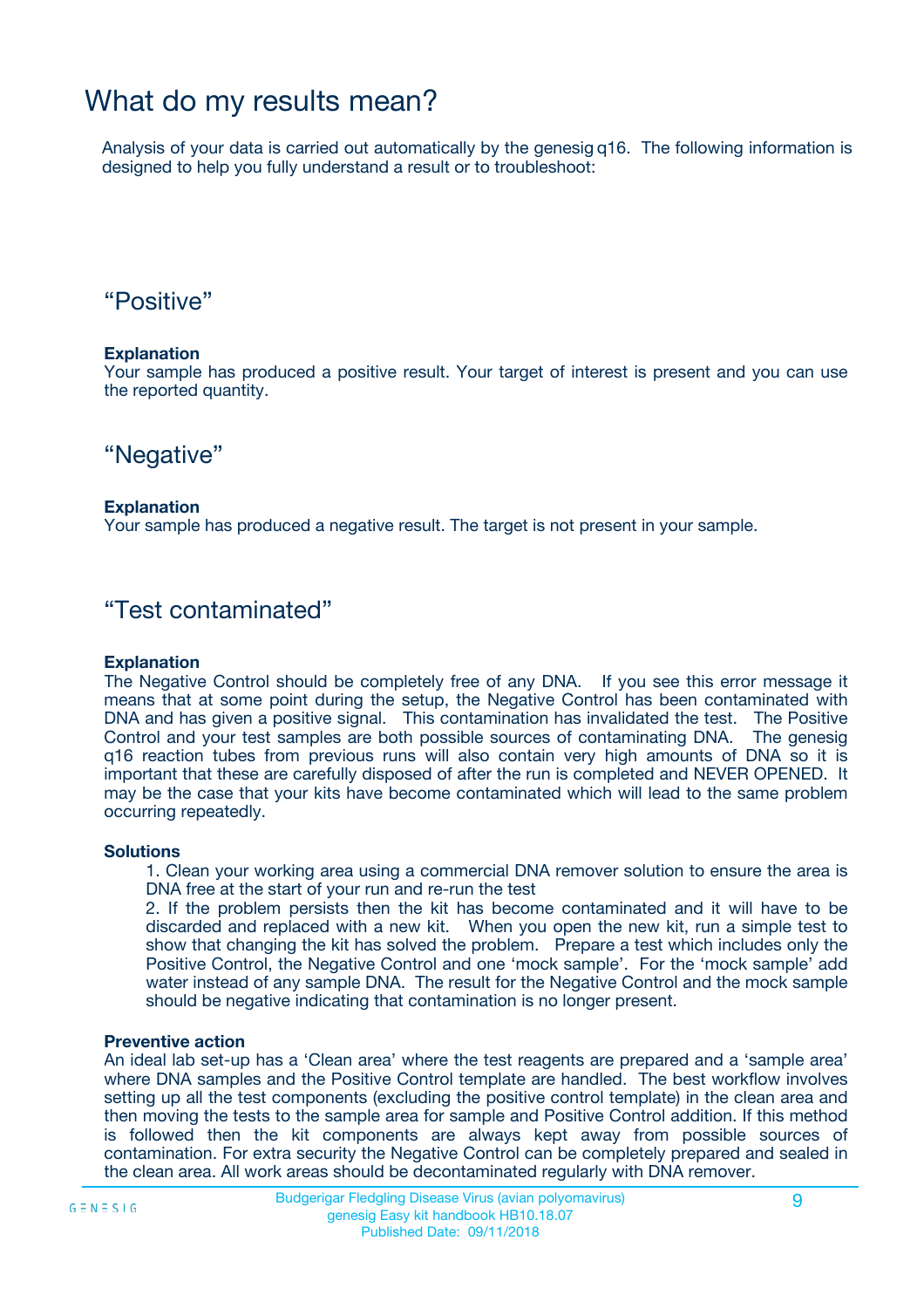### "Sample preparation failed"

#### **Explanation**

The test has failed because the quality of the sample was not high enough. The Internal Extraction Control component identifies whether the sample has been prepared correctly and is of suitable quality. This error message means that this quality control test has failed and the sample quality is not high enough for analysis.

#### **Solutions**

1. Check the sample preparation protocol for any user errors then repeat.

2. Poor quality samples can result from overloading the sample preparation protocol with too much starting material. Try reducing the amount of starting material then repeat.

3. Failing to add the Internal extraction Control DNA to your sample during the sample preparation protocol can also lead to a reported result of "sample preparation failed". Ensure that this step has not been overlooked or forgotten. If your samples are derived from an archive store or from a process separate from your genesig Easy extraction kit; you must add 5µl of Internal Extraction Control DNA into each 0.5ml of your sample to make it suitable for use on the q16.

### "Positive result, poor quality sample"

#### **Explanation**

The test is positive so if you are only interested in obtaining a 'present or absent' answer for your sample then your result is reliable. However, the test contains an Internal Extraction Control component that identifies if the sample is of high quality. This quality control test has failed and the sample is not therefore of high enough quality to accurately calculate the exact copy number of DNA present. If you require quantitative information for your sample then proceed with the solutions below.

#### **Solution**

For appropriate solutions, read the "Sample preparation failed" section of this handbook.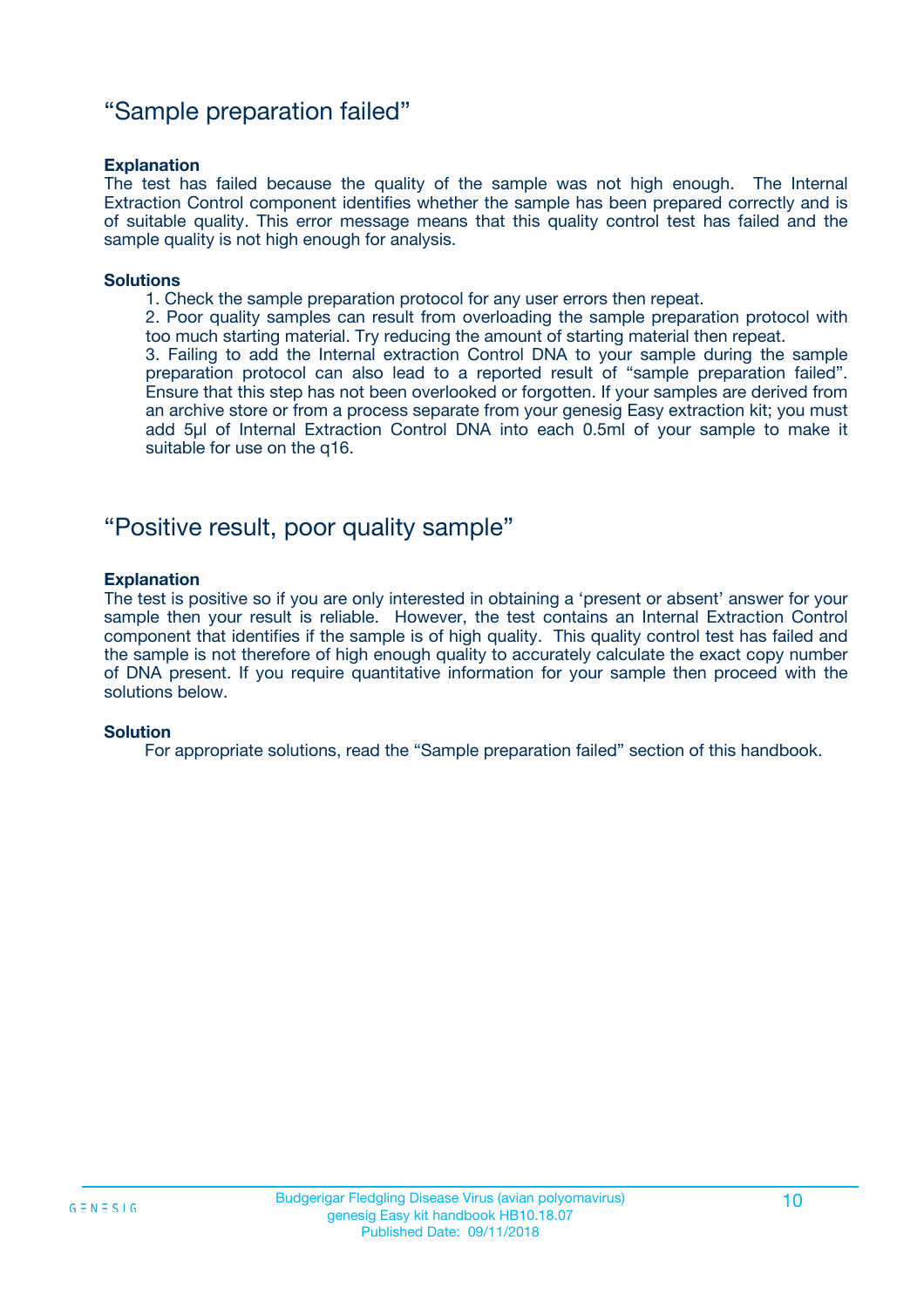### "Test failed"

#### **Explanation**

The test has failed because the Positive Control has not worked. The Positive Control is present to show that all aspects of the test are working correctly together. When this control test fails, the test as a whole is invalidated. This finding indicates that a problem has occurred in the reaction set-up part of the experiment and has nothing to do with sample preparation.

#### **Solutions**

- 1. Check the entire workflow and test set-up to look for any user errors, then repeat the test e.g. have the right colour pipettes and solutions been used with the correct tubes?
- 2. Ensure the positive and negative controls are inserted into the correct wells of your q16.

3. A component of the test may have 'gone off' due to handing errors, incorrect storage or exceeding the shelf life. When you open a new kit, run a simple test to show that changing the kit has solved the problem. Prepare a test which includes only the Positive Control, the Negative Control and one 'mock sample'. For the 'mock sample' add internal control template instead of any sample DNA. If the Positive Control works, the mock sample will now be called as a negative result.

### "Test failed and is contaminated"

#### **Explanation**

The Positive Control is indicating test failure, and the Negative Control is indicating test contamination. Please read the "Test Failed" and "Test contamination" sections of this technical support handbook for a further explanation.

#### **Solution**

For appropriate solutions, read both the "Test failed" and "Test contaminated" sections of this handbook.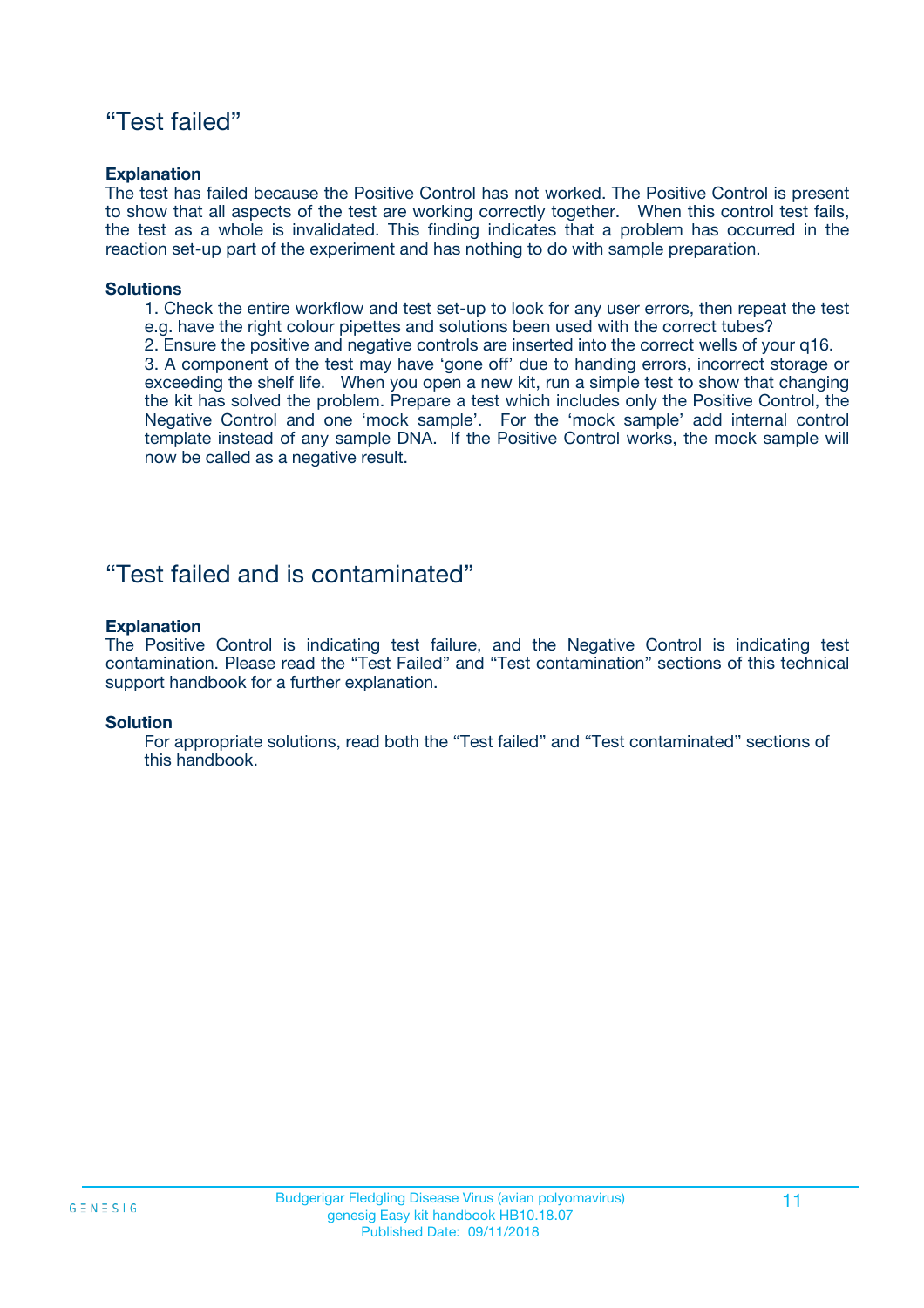# Budgerigar Fledgling Disease Virus (avian polyomavirus)

Budgerigar Fledgling Disease Virus also known as avian polyomavirus (APV) is part of the SV40 clade of the Polyomavirus genus. The circular, double-stranded DNA genome is 4981 nucleotides long and surrounded by a capsid of icosahedral shape up to 50nm in diameter. Infection with this virus causes Budgerigar Fledgling Disease.

APV is capable of both vertical and horizontal transmission as a result of contact with infected body secretion or feather dander. The virus attaches to the host cell via an interaction between viral protein VP1 and sialic acid residues of gangliosides. This attachment triggers endocytosis giving the virus access to the cytoplasm and subsequently, the nucleus. APV utilises the host machinery for gene expression firstly for non-structural proteins and later for structural proteins, with genome replication occurring between these two expression stages.

Animals infected by vertical transmission may have normal development for the first 2 weeks but mortality rates are 30-100% within this time. Animals which survive past this time later show symptoms including reduced feather down, feather abnormalities and ataxia. A vaccine is available to prevent APV infection.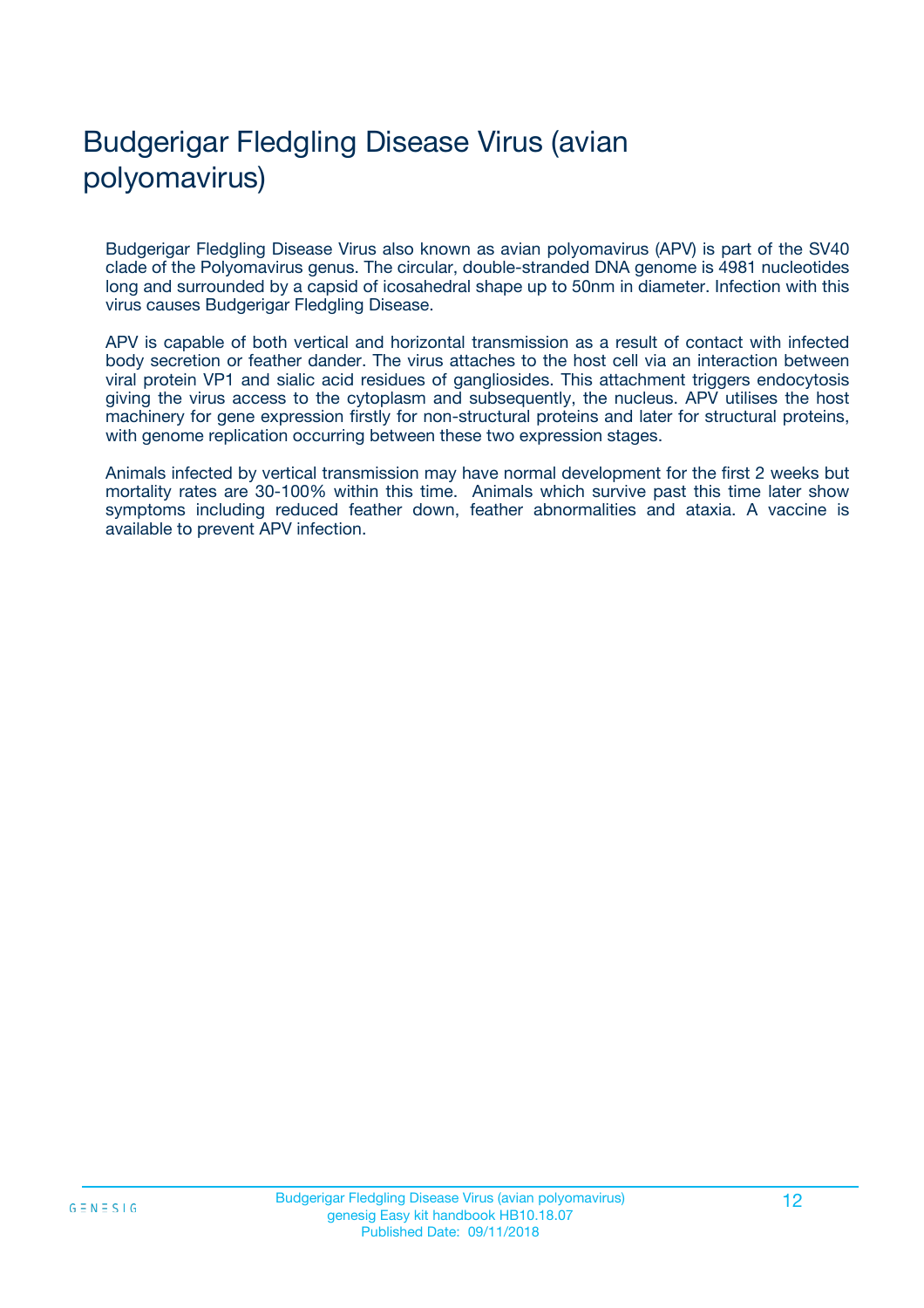## **Specificity**

The Primerdesign genesig Kit for Budgerigar Fledgling Disease Virus (avian polyomavirus) (APV) genomes is designed for the in vitro quantification of APV genomes. The kit is designed to have a broad detection profile. Specifically, the primers represent 100% homology with over 95% of the NCBI database reference sequences available at the time of design.

The dynamics of genetic variation means that new sequence information may become available after the initial design. Primerdesign periodically reviews the detection profiles of our kits and when required releases new versions.

If you require further information, or have a specific question about the detection profile of this kit then please send an e.mail to enquiry@primerdesign.co.uk and our bioinformatics team will answer your question.